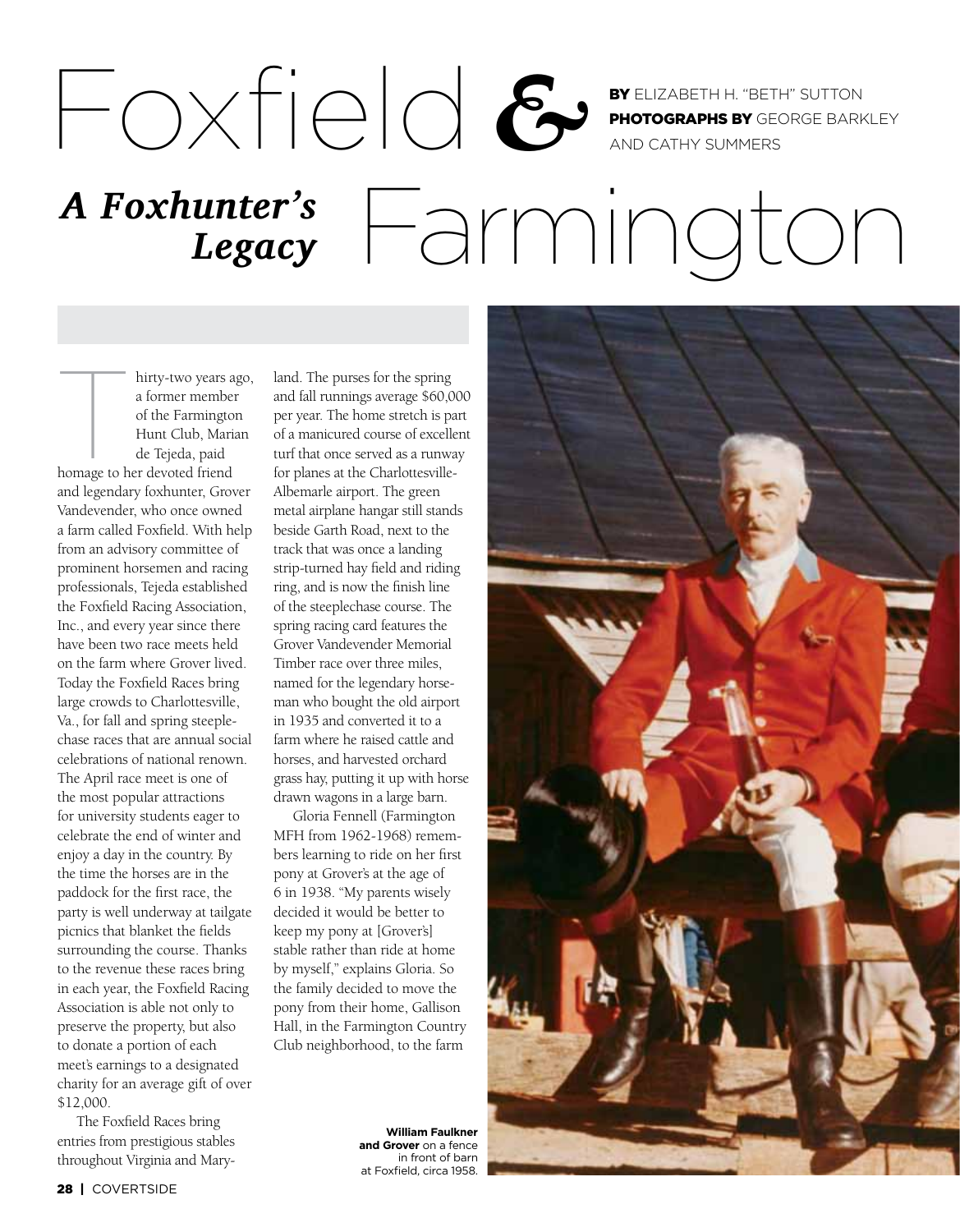





**Grover raised a litter** of orphaned fox cubs that he kept in a pen in the old hangar. After they were grown they were trained to come when he blew his horn. They lived in a den in the woods on the edge of the farm.



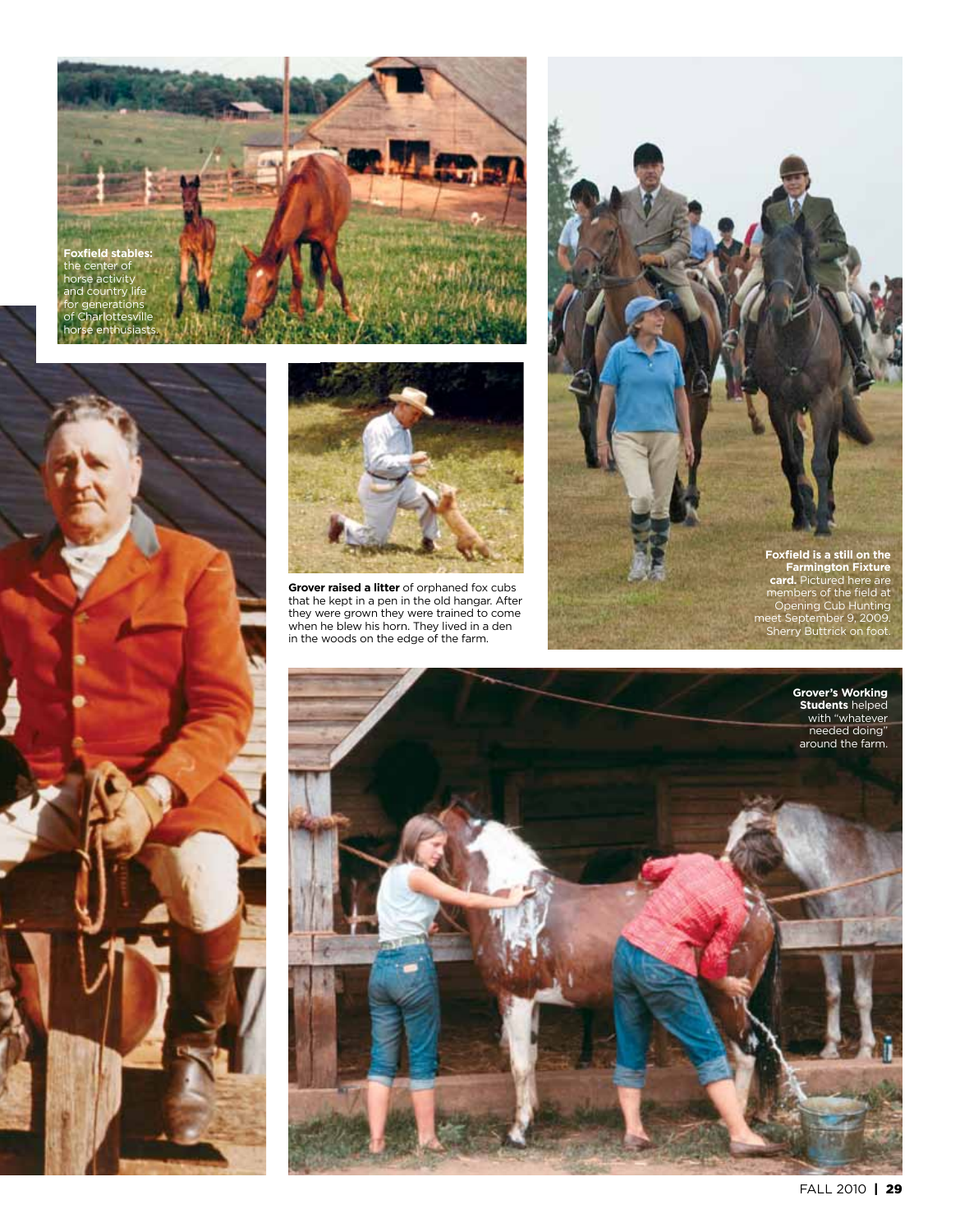where Grover had established a successful riding school farther out Garth Road. "My friend and I would spend the whole day out there," Gloria recalls. "We did whatever he needed help with. He made you feel like you could do anything — he was a great teacher."

According to Gloria, during the 1930s and 1940s Grover played an important role not only serving as huntsman but also providing horses and instruction for a diverse social riding community. "When the young men went off to war, the hunt club paid Grover \$300 a month to keep two packs of hounds, and he also [maintained trails in] the territory. As a gifted 'hound man,' he took culls that were less than ideal for the live pack to make up a well-disciplined drag pack," she explains. "We hunted drag on Saturdays (around the Farmington Country Club). Tuesdays

and Thursdays we hunted live." During this time, Grover kept hounds at his kennels at Foxfield. In 1951, the Hunt Club purchased 30 acres from Mr. and Mrs. John Rogan and built a new clubhouse on the adjoining property on Garth Road.

During the 1950s a large and loyal clientele of riders, foxhunters and friends came to Grover's stable at Foxfield for instruction and to board their horses. Among them was local real estate broker, foxhunter and photographer George Barkley, who helped establish the popular Buck Mountain Riding Club. Barkley's son Bill, and Keswick resident Sara Lee Barnes, were also among the gang of children who learned to ride at Grover's. They remember it as the center of horse activity and country life for many local residents and visitors. "You could stop by and rent a horse for a few dollars," says Sara Lee, "or lease a horse

to hunt. There were shows and often two rings going at the same time." Students from Grover Vandevender's Riding Academy showed both regionally and nationally. Gloria Fennell's early experience began with a leadline class at the Warrenton Pony Show in 1937. A few years later, for her ninth birthday in the summer of 1941, her parents bought her a 16.2 hand chestnut thoroughbred mare that Grover received in payment for a board bill. That fall they won the Children's Hunter class at Madison Square Garden in Manhattan. Gloria adds, "Since they only had one children's class, we entered the Regular Hunter, too." The jumps were higher than she was tall.

By 1958 Paul and Jill Summers were settled in the area, having moved to Charlottesville when Paul entered UVA law school, and Jill's father, William Faulkner, came to the university to work as writer-in-residence. They became Grover's good friends, sharing his enthusiasm for foxhunting in Virginia. Grover's love of wildlife, his expertise in horsemanship and foxhunting, and especially his skill in breeding and hunting hounds were passed on through his students. During her college years Gloria helped Grover with the hounds, riding as whipperin and later becoming MFH. She and Dr. E.D. Vere-Nicoll initiated a more organized plan to register the Farmington Hounds and start a breeding program in the early 1960s.

The hunt club continued to grow and change as Grover's role became less active. He retired as huntsman in 1960, but remained a regular presence in the hunt and in the neighborhood. As proprietor of a small store on the corner of Garth and Free Union Road, he observed everything and stayed in touch with friends.



**Beth Secor** 

Specializing in Custom Work with a Sense of Fun!



Notecards Stationery Prints & Gifts **Painted Furniture** Murals & Screens Portraits

website: www.bethsecor.com studio: 610.869.0317